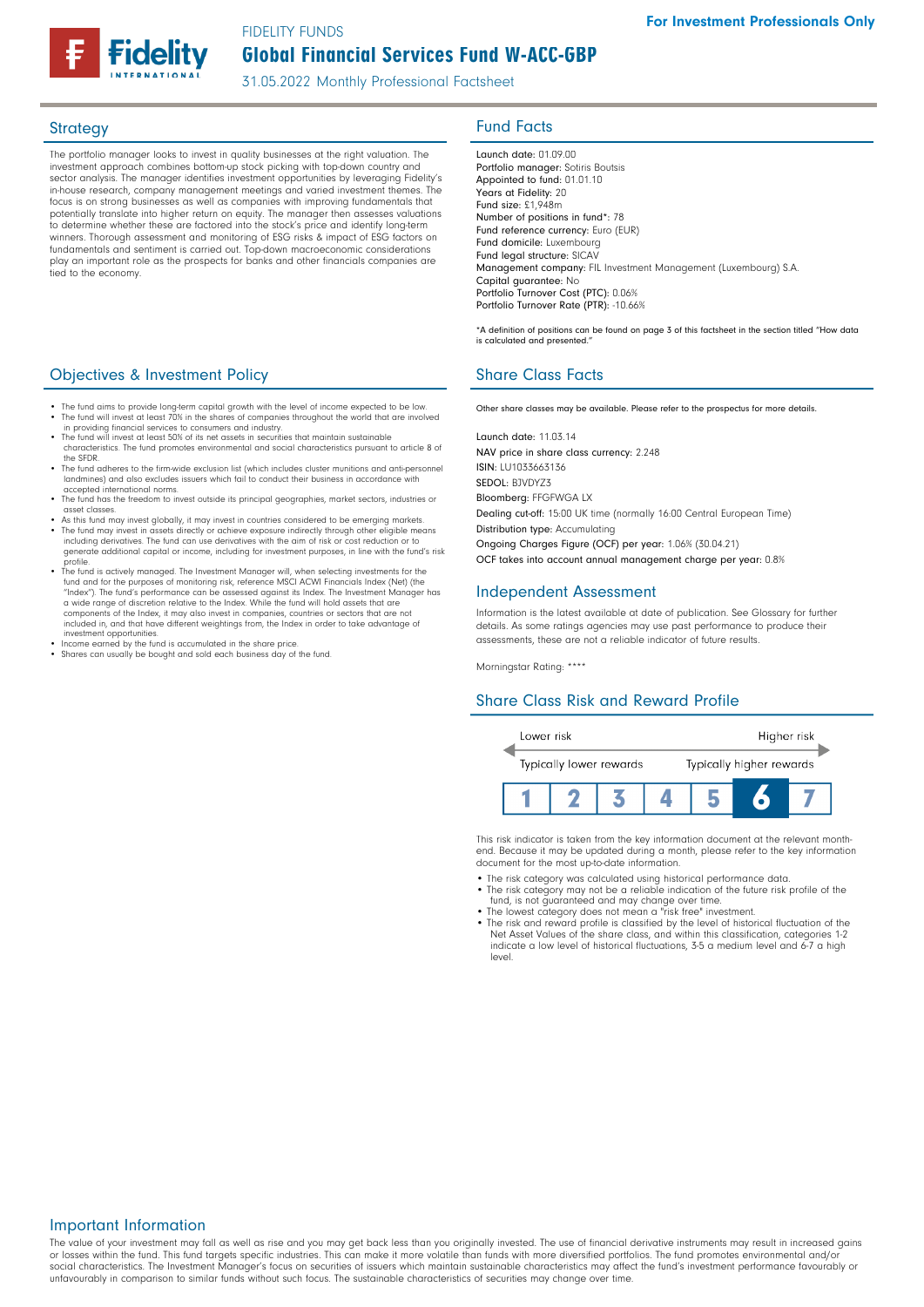

31.05.2022 Monthly Professional Factsheet

Past performance is not a reliable indicator of future results. The fund's returns can be affected by fluctuations in currency exchange rates.

## Performance Comparator(s)

Peer Group Universe

Market index from 01.08.17 MSCI ACWI Financials Index (Net) Morningstar EAA Fund Sector Equity Financial Services

Market index is for comparative purposes only unless specifically referenced in the Objectives & Investment Policy on page 1. The same index is used in the positioning tables on this factsheet. Where the effective date for the current market index is after the share class launch date, full history is available from Fidelity.

### Cumulative performance in GBP (rebased to 100)



Performance is shown for the last five years (or since launch for funds launched within that period).

### Performance for calendar years in GBP (%)



### $\leq$  $\overline{5}$  $38.1$  $9.2$  $\tilde{\mathbf{u}}$  $\delta$  $\frac{\infty}{\infty}$  $3.9$  $5.2$  $\rm G$ 31.05.17<br>31.05.18 31.05.18<br>31.05.19 31.05.20<br>31.05.21 31.05.21<br>31.05.22 31.05.19 31.05.20 **Fund** Index

## Volatility & Risk (3 years)

| Annualised Volatility: fund (%) | 18.34 | <b>Annualised Alpha</b>       | 1.33 |
|---------------------------------|-------|-------------------------------|------|
| <b>Relative Volatility</b>      | 0.99  | Beta                          | 0.96 |
| Sharpe Ratio: fund              | 0.50  | Annualised Tracking Error (%) | 4.48 |
|                                 |       | Information Ratio             | 0.24 |
|                                 |       | R <sup>2</sup>                | 0.94 |
|                                 |       |                               |      |

Calculated using month-end data points. Definitions of these terms can be found in the Glossary section of this factsheet.

# Performance to 31.05.22 in GBP (%)

|                                    |                          |        |                          |        |          |                | Since     |
|------------------------------------|--------------------------|--------|--------------------------|--------|----------|----------------|-----------|
|                                    | 1 <sub>m</sub>           | 3m     | <b>YTD</b>               | 1yr    | 3yr      | 5yr            | 11.03.14* |
| Fund cumulative growth             | 1.7                      | $-2.1$ | $-6.6$                   | $-0.7$ | 30.9     | 44.4           | 124.8     |
| Index cumulative growth            | 1.7                      | 0.5    | 0.1                      | 6.8    | 27.1     | 37.5           | 103.3     |
| Fund annualised growth             | $\overline{\phantom{a}}$ | $\sim$ | $\sim$                   | $-0.7$ | 9.4      | 7.6            | 10.3      |
| Index annualised growth            | $\overline{\phantom{a}}$ | $\sim$ | $\overline{\phantom{a}}$ | 6.8    | 8.3      | 6.6            | 9.0       |
| Ranking within Peer Group Universe |                          |        |                          |        |          |                |           |
| Y-Euro                             | 27                       | 28     | 29                       | 25     | 16       | 8              |           |
| Total number of funds              | 38                       | 38     | 38                       | 38     | 34       | 28             |           |
| Quartile ranking**                 | 3                        | 3      | 3                        | 3      | $\Omega$ | $\overline{2}$ |           |

Source of fund performance and volatility and risk measures is Fidelity. Performance is excluding initial charge. Basis: nav-nav with income reinvested, in GBP, net of fees. If you took an initial charge of 5.25% from an investment, this is the equivalent of reducing a growth rate of 6% per annum over 5 years to 4.9%. This is the highest initial charge applicable, if the<br>initial charge you pay is less tha providers such as Morningstar.

\*Performance commencement date.

\*\*Quartile rank is for the fund's primary share class as identified by Morningstar, which may be different than the share class detailed in this factsheet and refers to performance over time rated on a scale of 1-4. A ranking of 1 indicates that the item being ranked is in the top 25% of the sample and so on. Rankings are based on a performance record that is included in the Peer Group Universe. In line with Investment Association methodology, this record may include a track record extension from a legacy share class and the record may not be the same class of this factsheet. Quartile ranking is an internal Fidelity International calculation. Ranking may vary by share class.

### Performance for 12 month periods in GBP (%)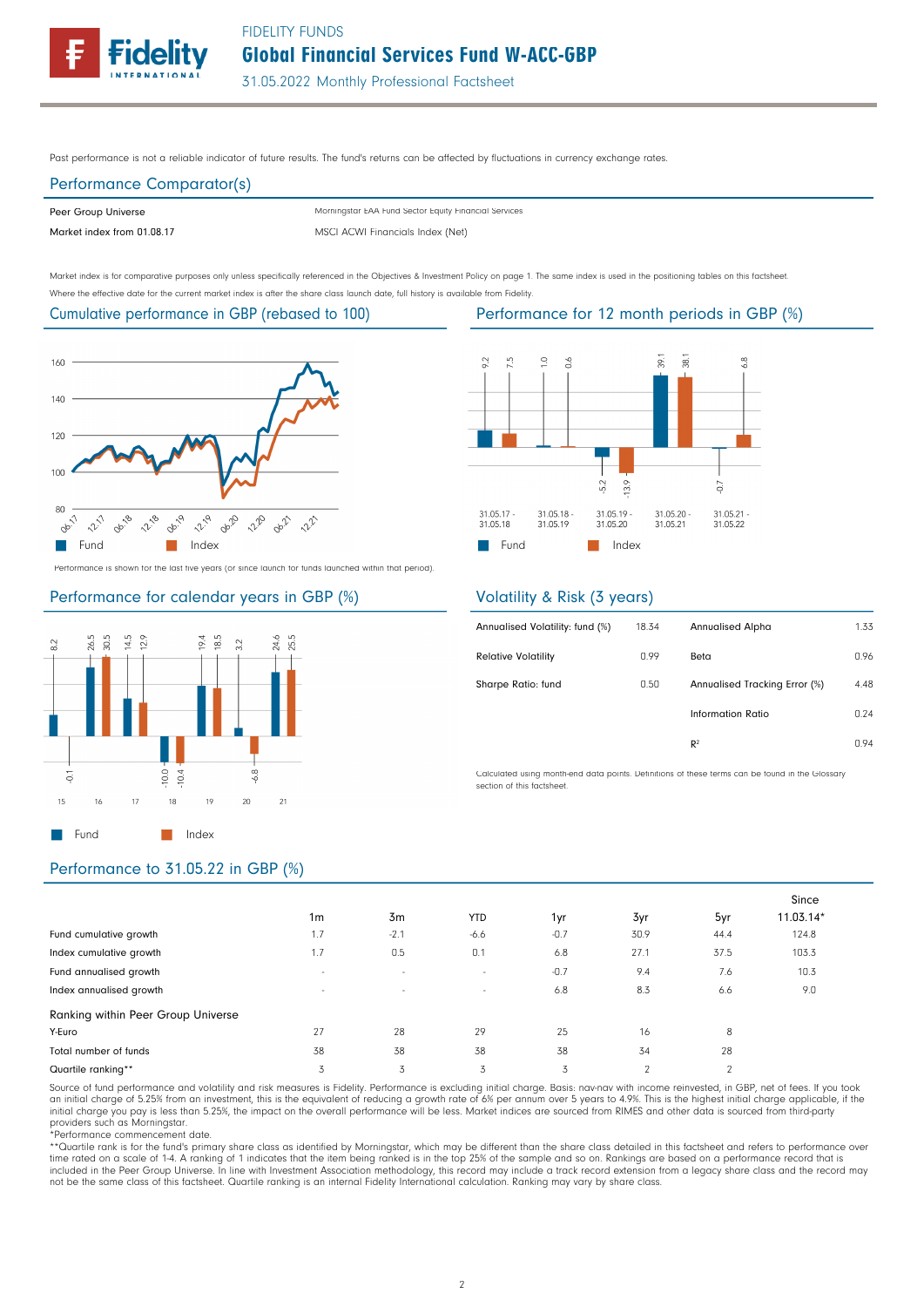

This factsheet contains information about the composition of the fund at a particular point in time. It aims to help you understand how the fund manager is positioned to achieve the fund's objectives.

The Equity Exposure table below provides an overall view of the fund. This represents - in percentage terms - how much of the fund is invested in the market. The higher the figure, the more the fund will take part in any market rises (or falls).

The definitions section provides a more comprehensive explanation of the individual elements in the table.

The exposure and positioning tables on page 4 break the fund down into a number of different views, each providing a different perspective on the fund's investments.

## Introduction **Introduction How data is calculated and presented**

Portfolio composition data has been calculated and presented according to several general principles, which are listed below.

- **Aggregation:** all investments, including derivatives, linked to a particular issuing company have been combined to form a total percentage holding for each company. The aggregate holding is referred to in this factsheet as a position. Where a company is listed in two separate countries, each listing may be classified as a separate issuing company. Exchange Traded Funds (ETFs) and derivatives on ETFs are treated as individual securities – ie not aggregated.

**Categorisation:** for investments that have underlying securities we use the attributes of the underlying issuing company or common share to determine the appropriate sector, market capitalisation band and geographic area.

- **Derivatives:** all derivatives are included on an exposure basis and, where necessary, are delta-adjusted. Delta-adjusting expresses derivatives in terms of the equivalent number of shares that would be needed to generate the same return.

"Basket" securities: securities that represent a number of company shares - like index futures or options - are allocated to categories (such as sector) whenever possible. Otherwise they are included in the "Other Index / Unclassified" category.

## Equity Exposure (% TNA)

| Equity          | Exposure<br>$(%$ (% TNA)<br>95.2 |
|-----------------|----------------------------------|
| Other           | 0.0                              |
| Uninvested Cash | 4.8                              |

### Definition of terms:

Equity: the percentage of the fund that is currently invested in the equity market.

Other: the value of any non-equity investments (excluding cash funds) expressed as a percentage of fund TNA.

Uninvested cash: this is 100% minus the fund's Equity exposure and minus Other. This leaves any residual cash exposure that is not invested in shares or via derivatives. % TNA: Data is presented as a percentage of TNA, which stands for Total Net Assets (the value of all the fund's assets after the deduction of any liabilities).

### Active Money

Active Money

70.1%

This is the sum of the fund's overweight positions (including effective cash) when compared to the market index.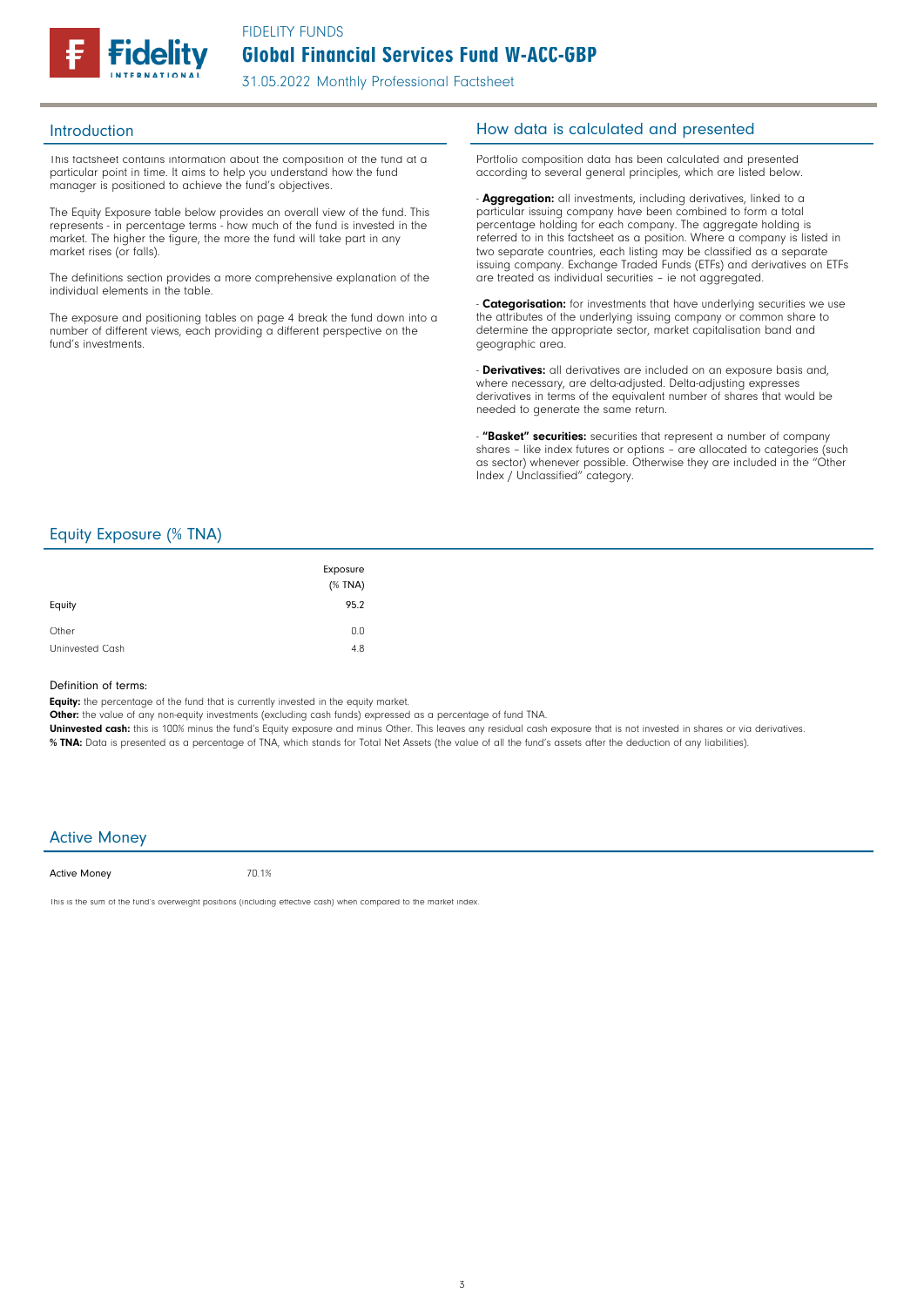

31.05.2022 Monthly Professional Factsheet

| <b>GICS Sector</b>            | Fund | Index | Relative | GBP              |
|-------------------------------|------|-------|----------|------------------|
| Financials                    | 86.6 | 100.0 | $-13.4$  | >10 <sub>k</sub> |
| Information Technology        | 6.8  | 0.0   | 6.8      | $5 - 10$         |
| <b>Consumer Discretionary</b> | 1.4  | 0.0   | 1.4      | $1-5b$           |
| Industrials                   | 0.4  | 0.0   | 0.4      | $0-1b$           |
|                               |      |       |          | Tota             |
|                               |      |       |          | Inde             |
|                               |      |       |          | $\tau$ .         |

# Sector/Industry Exposure (% TNA) Market Capitalisation Exposure (% TNA)

| Fund | Index | Relative |
|------|-------|----------|
| 75.8 | 89.8  | $-14.0$  |
| 13.4 | 8.0   | 5.5      |
| 4.6  | 2.0   | 2.6      |
| 1.4  | 0.0   | 1.4      |
| 95.2 | 99.8  |          |
| 0.0  | 0.2   |          |
| 95.2 | 100.0 |          |
|      |       |          |

| <b>Total Sector Exposure</b> | 95.2 | 100.0 |
|------------------------------|------|-------|
| Other Index / Unclassified   | n n  | 0.0   |
| <b>Total Equity Exposure</b> | 95.2 | 100.0 |

### Geographic Exposure (% TNA) Geographic Exposure (% TNA)

|                                  | Fund | Index | Relative |  |
|----------------------------------|------|-------|----------|--|
| <b>USA</b>                       | 56.7 | 45.4  | 11.3     |  |
| United Kingdom                   | 9.4  | 4.5   | 4.8      |  |
| France                           | 4.4  | 1.9   | 2.5      |  |
| Brazil                           | 3.0  | 1.1   | 1.9      |  |
| Hong Kong                        | 2.5  | 2.3   | 0.2      |  |
| Sweden                           | 2.4  | 1.6   | 0.7      |  |
| China                            | 2.2  | 4.0   | $-1.7$   |  |
| India                            | 2.1  | 2.4   | $-0.3$   |  |
| <b>Netherlands</b>               | 2.0  | 0.8   | 1.2      |  |
| Switzerland                      | 1.8  | 2.7   | $-0.9$   |  |
| Others                           | 8.8  | 33.3  | $-24.5$  |  |
| <b>Total Geographic Exposure</b> | 95.2 | 100.0 |          |  |
| Other Index / Unclassified       | 0.0  | 0.0   |          |  |
| <b>Total Equity Exposure</b>     | 95.2 | 100.0 |          |  |

|                                | Fund | Index | Relative |
|--------------------------------|------|-------|----------|
| North America                  | 56.7 | 53.6  | 3.1      |
| Europe (ex-UK)                 | 14.7 | 12.9  | 1.3      |
| <b>Emerging Markets</b>        | 11.8 | 17.2  | $-5.3$   |
| UK                             | 9.4  | 4.5   | 4.8      |
| Asia Pacific (ex-Japan)        | 3.0  | 8.0   | $-4.9$   |
| Japan                          | 0.0  | 3.8   | $-3.8$   |
|                                |      |       |          |
| <b>Total Regional Exposure</b> | 95.2 | 100.0 |          |
| Other Index / Unclassified     | 0.0  | 0.0   |          |
| <b>Total Equity Exposure</b>   | 95.2 | 100.0 |          |

4.4 4.6

5.4 4.8

2.9 2.6 2.5  $2.5$ 

Fund Index Relative

1.1 0.2 1.2 1.8 2.1 1.6 2.5 1.1 2.5 1.1

0.4 1.5 0.0 1.4

### Top Positions (% TNA)

|                                | <b>GICS Sector</b> |
|--------------------------------|--------------------|
| <b>JPMORGAN CHASE &amp; CO</b> | Financials         |
| BERKSHIRE HATHAWAY INC DEL     | Financials         |
| BANK OF AMERICA CORPORATION    | Financials         |
| WELLS FARGO & CO NFW           | Financials         |
| SCHWAB CHARLES CORP            | Financials         |
| MORGAN STANLEY                 | Financials         |
| GALLAGHER (ARTHUR J.) & CO     | Financials         |
| HSBC HOLDINGS PLC              | Financials         |
| LPL FINL HLDGS INC             | Financials         |
| AIA GROUP LTD                  | Financials         |

## Top Overweight Positions (% TNA) Top Underweight Positions (% TNA)

|                               | Fund | Index | Relative |
|-------------------------------|------|-------|----------|
| LPL FINL HLDGS INC.           | 2.5  | 0.0   | 2.5      |
| GALLAGHER (ARTHUR J.) & CO    | 2.9  | 0.4   | 2.5      |
| SCHWAB CHARLES CORP           | 3.2  | 1.1   | 2.1      |
| WELLS FARGO & CO NEW          | 3.9  | 2.0   | 1.8      |
| BERKLEY WR CORP               | 2.0  | 0.2   | 1.8      |
| ARCH CAPITAL GROUP LTD        | 2.0  | 0.2   | 1.8      |
| EVEREST REINSURANCE GROUP LTD | 1.8  | 0.1   | 1.7      |
| <b>BARCLAYS PLC (UNGTD)</b>   | 2.1  | 0.4   | 1.7      |
| <b>JULIUS BAFR GROUP LTD</b>  | 1.8  | 0.1   | 1.6      |
| MORGAN STANLEY                | 2.9  | 1.3   | 1.6      |

### Positions Concentration (% TNA)

|               | Fund | Index |
|---------------|------|-------|
| Top 10        | 35.0 | 23.0  |
| <b>Top 20</b> | 52.5 | 34.0  |
| Top 50        | 83.8 | 54.4  |

Definition of terms:<br>
Top Positions: these din the positioning tables on this page is the index defined in the Performance Comparator(s) section on page 2 of this factsheet.<br>
ITOP Positions: those companies in which the la

USA USA

Geographic Location

USA United Kingdom USA Hong Kong

### USA USA USA USA 3.1 2.0 1.1 1.3 4.3 3.9 3.2 2.9

|                               | Fund | Index | Relative |
|-------------------------------|------|-------|----------|
| ROYAL BANK OF CANADA          | 0.0  | 1.7   | $-1.7$   |
| TORONTO DOMINION BANK         | 0.0  | 1.6   | $-1.6$   |
| COMMONWFALTH BANK AUSTRALIA   | 0.0  | 1.4   | $-1.4$   |
| AMERICAN EXPRESS CO           | 0.0  | 12    | $-1.2$   |
| GOLDMAN SACHS GROUP INC (THE) | 0.0  | 1.2   | $-1.2$   |
| CITIGROUP INC.                | 0.0  | 1.2   | $-1.2$   |
| <b>BLACKROCK INC.</b>         | 0.0  | 1.1   | $-1.1$   |
| CHUBB LTD                     | 0.0  | 1.0   | $-1.0$   |
| ALLIANZ SF                    | 0.0  | 1.0   | $-1.0$   |
| <b>BANK OF NOVA SCOTIA</b>    | nη   | 0.9   | $-0.9$   |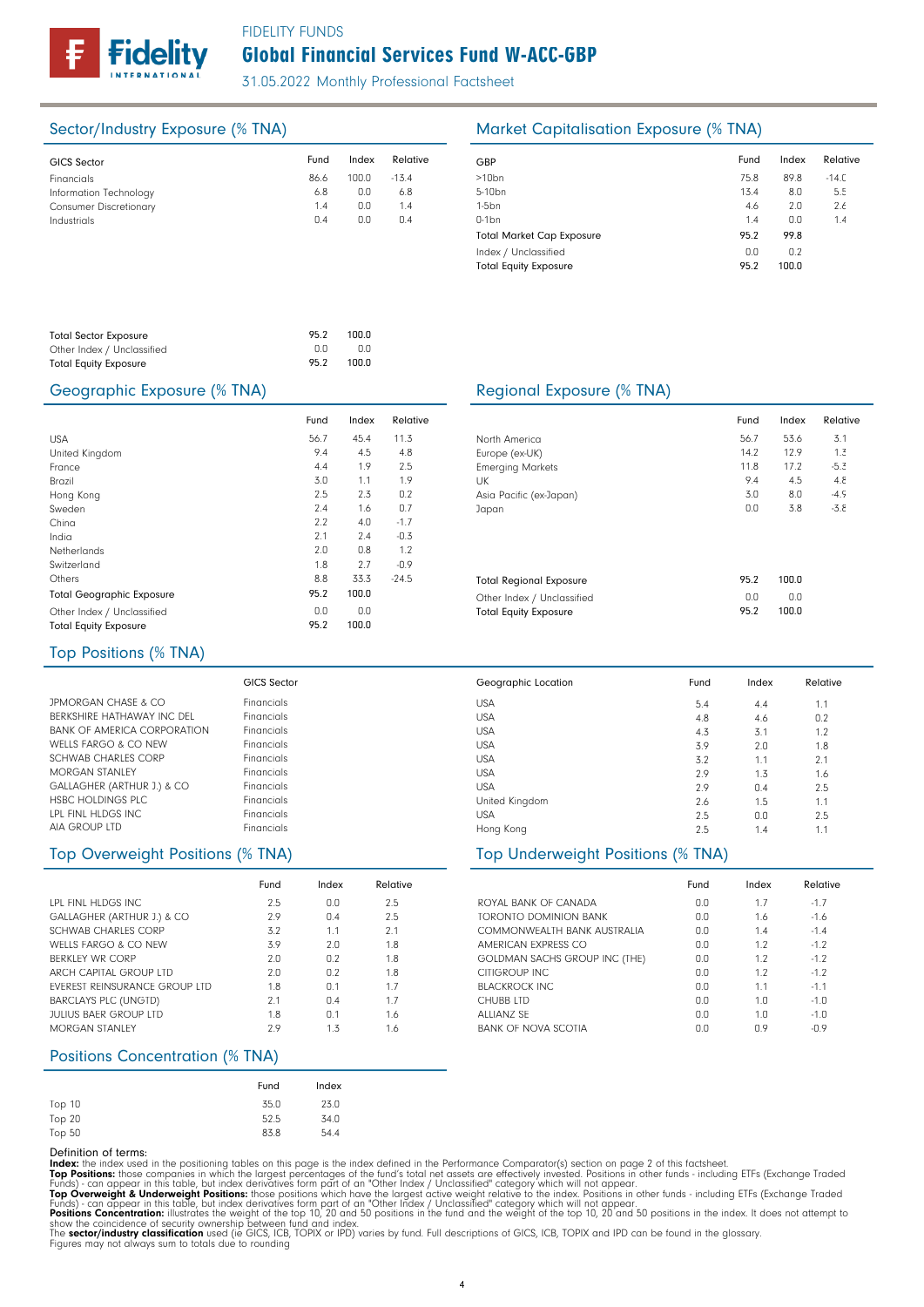31.05.2022 Monthly Professional Factsheet

### **Attribution**

Performance attribution is produced in the currency shown below. For funds with multiple share classes, the attribution return reflects the aggregate performance across all the share classes. It may therefore deviate from the published return for a particular share class. When using the analysis for hedged share classes, please consider that the attribution is shown before the impact of hedging.

The contributions shown in the tables are before the impact of charges. If charges are applied, their effect is captured in the "Other" category in the tables and will also be reflected in the fund return.

All investments, including derivatives, linked to a particular issuing company have been combined to form a total percentage for each issuing company.

The sector/industry and geographic contribution tables (where relevant) display a maximum of eleven individual entries. Where applicable, only top five and bottom five are listed, with the remaining contribution shown in the "Other Sectors" or "Others" category.

| Currency of attribution       | Euro (EUR) |
|-------------------------------|------------|
| One month relative return (%) | $-0.06$    |

delity

### Position Contribution (%) 2 and 2 and 2 and 2 and 2 and 2 and 2 and 2 and 2 and 2 and 2 and 2 and 2 and 2 and 2 and 2 and 2 and 2 and 2 and 2 and 2 and 2 and 2 and 2 and 2 and 2 and 2 and 2 and 2 and 2 and 2 and 2 and 2 an

| TOP CONTRIBUTORS                 | Average<br>Relative<br>Weight | Relative<br>Performance<br>Contribution | TOP DETRACTORS               | Average<br>Relative<br>Weight | Relative<br>Performance<br>Contribution |
|----------------------------------|-------------------------------|-----------------------------------------|------------------------------|-------------------------------|-----------------------------------------|
| <b>BARCLAYS PLC (UNGTD)</b>      | 1.5                           | 0.17                                    | GALLAGHER (ARTHUR J.) & CO   | 2.6                           | $-0.24$                                 |
| APOLLO GLOBAL MANAGEMENT INC     | 1.3                           | 0.15                                    | MERCADOLIBRE INC             | 0.8                           | $-0.23$                                 |
| <b>BANCO BRADESCO SA</b>         | 1.0                           | 0.12                                    | <b>BROWN &amp; BROWN INC</b> | 1.2                           | $-0.12$                                 |
| UNICREDIT SPA                    | 0.6                           | 0.12                                    | OTP BANK PLC                 | 0.6                           | $-0.11$                                 |
| ING GROFP NV                     | 0.7                           | 0.11                                    | XP INC                       | 0.7                           | $-0.11$                                 |
| CMF GROUP INC                    | $-0.8$                        | 0.10                                    | <b>BLACKSTONE INC</b>        | $-0.7$                        | $-0.10$                                 |
| INTERCONTINENTAL EXCHANGE INC    | $-0.7$                        | 0.10                                    | AXIS BANK LTD                | 1.0                           | $-0.10$                                 |
| AL RAJHI BANK                    | $-0.6$                        | 0.08                                    | KINSALE CAPITAL GROUP INC    | 1.2                           | $-0.09$                                 |
| ANTIN INFRASTRUCTURE PARTNERS SA | 0.4                           | 0.07                                    | <b>CITIGROUP INC</b>         | $-1.7$                        | $-0.09$                                 |
| ALLIANZ SF                       | $-1.0$                        | 0.07                                    | BANK OF AMERICA CORPORATION  | 1.3                           | $-0.08$                                 |

Positions in other funds - including ETFs (Exchange Traded Funds) - can appear in this table, but index derivatives form part of an "Index / Unclassified" category which will appear in the table(s) below when relevant.

# Geographic Contribution (%) 1 month

### CONTRIBUTIONS TO RELATIVE RETURN

|                             | Average<br>Relative<br>Weight | Security<br>Selection | Geographic<br>Selection | Total<br>Relative<br>Contribution |
|-----------------------------|-------------------------------|-----------------------|-------------------------|-----------------------------------|
| United Kingdom              | 4.6                           | 0.14                  | 0.08                    | 0.22                              |
| Saudi Arabia                | $-1.8$                        | 0.00                  | 0.19                    | 0.19                              |
| Italy                       | 0.4                           | 0.13                  | 0.02                    | 0.15                              |
| Netherlands                 | 1.3                           | 0.01                  | 0.12                    | 0.13                              |
| Australia                   | $-4.1$                        | 0.00                  | 0.13                    | 0.12                              |
| South Africa                | $-1.0$                        | 0.00                  | $-0.04$                 | $-0.04$                           |
| Canada                      | $-8.1$                        | 0.00                  | $-0.04$                 | $-0.04$                           |
| Brazil                      | 1.8                           | $-0.27$               | 0.17                    | $-0.09$                           |
| Hungary                     | 0.6                           | 0.00                  | $-0.11$                 | $-0.11$                           |
| <b>United States</b>        | 11.8                          | $-1.45$               | 0.16                    | $-1.28$                           |
| Others                      | $-10.0$                       | $-0.03$               | 0.65                    | 0.61                              |
| <b>Total Primary Assets</b> | $-4.6$                        | $-1.47$               | 1.34                    | $-0.13$                           |
| Other*                      | 4.6                           |                       |                         | 0.07                              |
| TOTAL                       | 0.0                           |                       |                         | $-0.06$                           |

\*Other includes portfolio components not already listed such as cash, expenses and other miscellaneous items.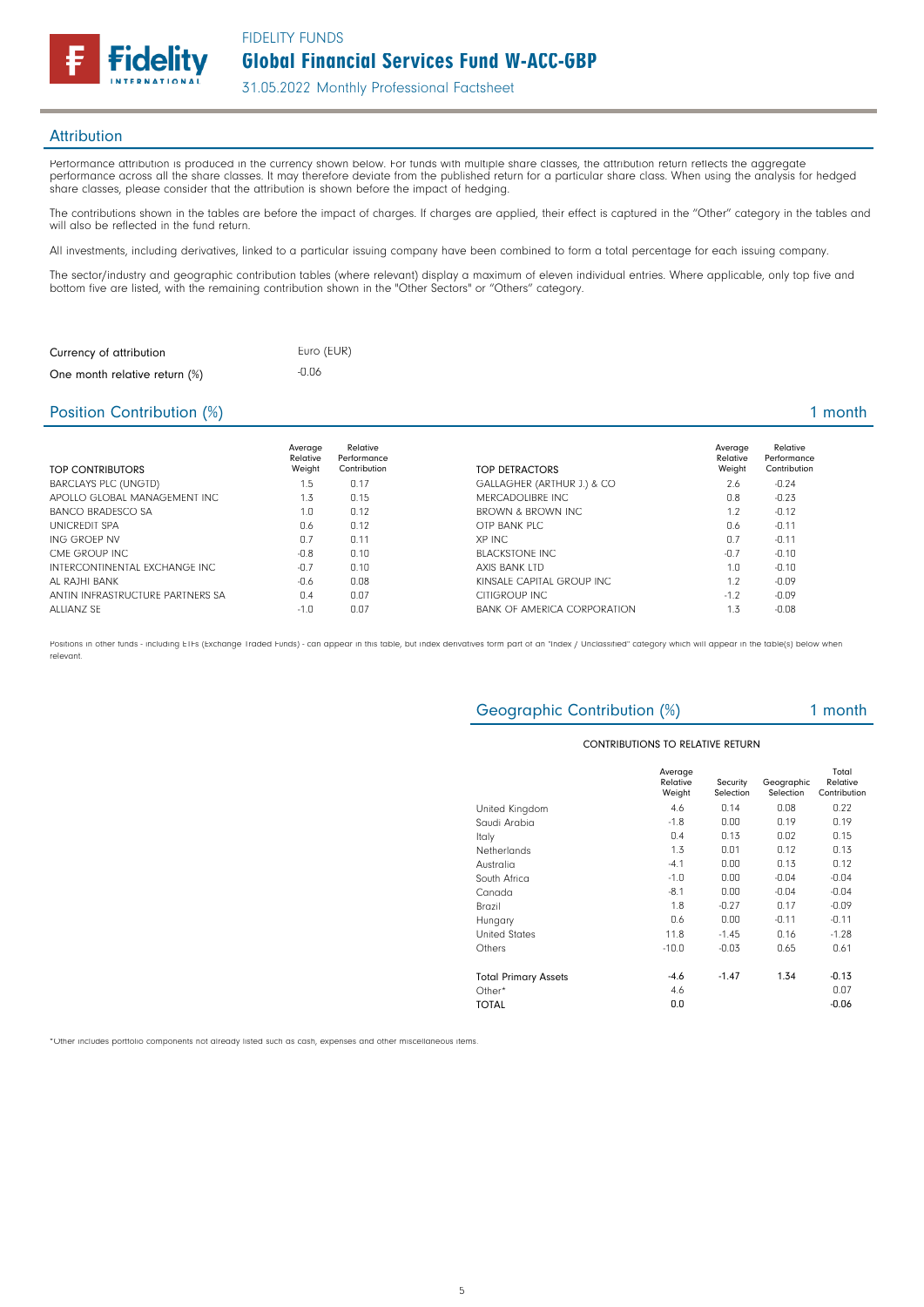

### ESG Metrics

The factsheet is a snapshot of the portfolio at the date indicated above. ESG ratings distribution may vary over time. Representation of this data is for informational purposes only. If<br>the SFDR classification is shown as website at www.fidelityinternational.com

# Sustainability Characteristics (31.05.2022)

|                                                       | Fund | Index |
|-------------------------------------------------------|------|-------|
| MSCI ESG Fund Rating (AAA-CCC)                        | AAA  | N/A   |
| Weighted Average Carbon Intensity (tCo2e/\$M Revenue) | 18.5 | 19.1  |
| Carbon Footprint (tCO2/\$M Invested)                  | 6.5  | 73    |
| <b>SEDR</b> Classification                            | 8    | N/A   |

\*N/A will be displayed if there is no ESG data available for the fund/index or if the coverage of underlying securities is under 50%. \*NR - Not rated

MSCI Ratings Distribution % (31.05.2022)



Glossary

MSCI ESG Fund Rating: This shows the funds ESG rating based on the Quality Scores given to the fund by MSCI. This ranges from AAA, AA (Leader), A, BBB, BB (Average) to B, CCC

(Laggard).<br>**Weighted Average Carbon Intensity**: is calculated as the sum of each portfolio weight multiplied by the Co2e per \$M of Revenue of each holding. This metric provides a snapshot o

the fund's exposure to carbon-intensive companies and includes scope 1 and scope 2 carbon emissions.<br>**Carbon Footprint**: Provides a normalized snapshot of the funds contribution to carbon emissions.<br>**SFDR Classification:** and are products with ESG objectives. Article 8 funds focus on promoting ESG characteristics and this must be a primary focus of the product. Article 6 funds integrate sustainability<br>risks into investment analysis and deci

### Disclaimer

ESG Rating Source: ©2022 MSCI ESG Research LLC. Reproduced by permission, no further distribution. MSCI ESG Research LLC and its affiliates (the "ESG Parties"), obtain information<br>from sources they consider reliable, none

reported. SFDR Classification is assigned by Fidelity in line with the EU Sustainable Financial Disclosure Regulation.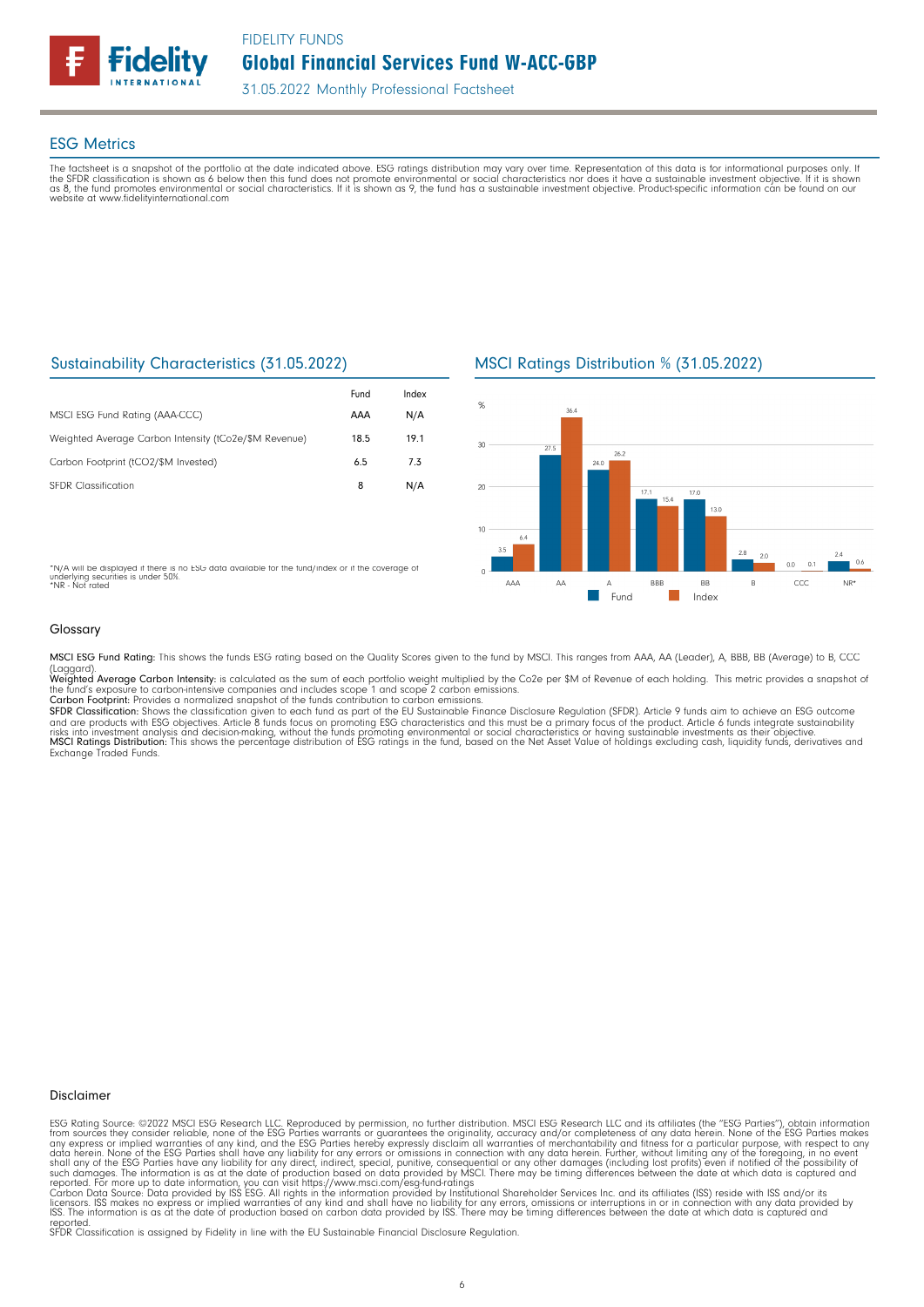### Glossary / additional notes

**Fidelity** 

### Volatility & Risk

**Annualised volatility:** a measure of how variable returns for a fund or comparative market index have been around their historical average (also known as "standard deviation"). Two funds may<br>produce the same return over a calculation is the standard deviation of 36 monthly returns presented as an annualised number. Volatility for funds and indices are calculated independently of each other

**Relative volatility:** a ratio calculated by comparing the annualised volatility of a fund to the annualised volatility of a comparative market index. A value greater than 1 indicates the fund has been<br>more volatile than t measure of 0.8 would mean the fund has been 20% less volatile than the index.

**Sharpe ratio:** a measure of a fund's risk-adjusted performance, taking into account the return on a risk-free investment. The ratio allows an investor to assess whether the fund is generating adequate the tund is generati

Annualised alpha: the difference between a fund's expected return (based on its beta) and the fund's actual return. A fund with a positive alpha has delivered more return than would be expected given its beta

**Beta:** a measure of a fund's sensitivity to market movements (as represented by a market index). The beta of the market is 1.00 by definition. A beta of 1.10 shows that the fund could be expected to<br>perform 10% better tha perform 15% worse than the market return during up markets and 15% better during down markets.

**Annualised tracking error:** a measure showing how closely a tund tollows the index to which it is being compared. It is the standard deviation of the fund's excess returns. The higher the fund's<br>tracking error, the higher

**Information ratio:** a measure ot a tund's eftectiveness in generating excess return for the level of risk taken. An information ratio of U.5 shows the fund has delivered an annualised excess return<br>equivalent to half the

Rº: a measure representing the degree to which a fund's return can be explained by the returns of a comparative market index. A value of 1 signifies the fund and index are perfectly correlated. A<br>measure of 0.5 means only correlation between fund and index).

**Ongoing charges** figure represents the charges taken from the fund over a year. It is calculated at the fund's financial year end and may vary from year to year. For classes of funds with fixed ongoing charges figure repr

For more information about charges (including details of the fund's financial year end), please consult the charges section in the most recent Prospectus.

**Historic yield**<br>The historic yield for a fund is based on its dividends declared over the preceding 12 months. It is calculated by summing the dividend rates declared in that period, divided by the price as at the date of publication. Declared dividends may not be confirmed and may be subject to change. Where 12 months of declared dividend data does not exist a historic yield will not be published.

### Sector/industry classification

GICS: The Global Industry Classification Standard is a taxonomy mainly used across MSCI and S&P indices in which each company is assigned by its principal business activity to one of 11 sectors, 24 industry groups, 69 industries and 158 sub-industries. More information is available at http://www.msci.com/gics

**ICB:** The Industry Classitication Benchmark is a taxonomy mainly used across FTSE Russell indices in which each company is assigned by its principal business activity to one of 11 industries, 20<br>supersectors, 45 sectors a

TOPIX: Tokyo stock Price Index, commonly known as TOPIX, is a stock market index for the Tokyo Stock Exchange (TSE) in Japan, tracking all domestic companies of the exchange's First Section. It is calculated and published by the TSE.

**IPD** means the Investment Property Databank who are a provider of performance analysis and benchmarking services for investors in real estate. IPD UK Pooled Property Funds Index - All Balanced<br>Funds is a component of the

### Independent Assessment

**Scope Fund Rating:** The rating measures how well a fund has balanced risk and reward relative to its peers. The rating is based solely on performance for funds with a five year track record. Funds<br>with a shorter history a and  $E = poor$ 

**Morningstar Star Rating for Funds:** The rating measures how well a tund has balanced risk and reward relative to its peers. Star ratings are strictly based on past performance and Morningstar<br>suggests investors use them t

**Primary share class:** is identified by Morningstar when the analysis calls for only one share class per fund to be in the peer group. It is the share class Morningstar recommends as the best proxy for the best proxy for c for the fund will have its own primary share class.

Portfolio Turnover Rate (PTR) and Portfolio Turnover Cost (PTC), where shown: SRDII does not define a methodology for these values; ours is as follows: PTR = (purchases of securities + sales of<br>securities) minus (subscript minus implicit costs.